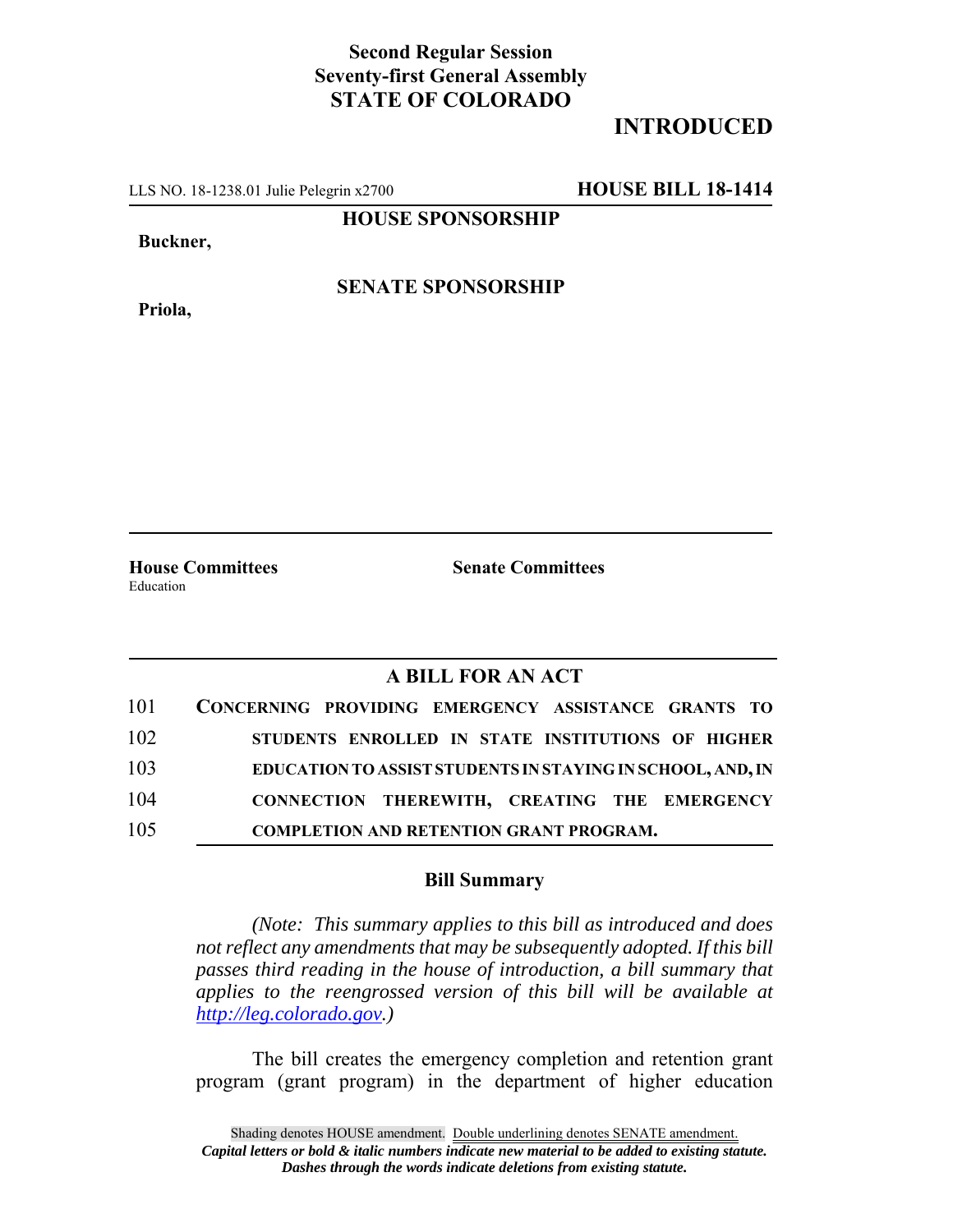(department). The department implements the grant program by annually distributing an amount to each state institution of higher education (institution) to use in awarding emergency assistance grants to eligible students who are experiencing qualifying fiscal emergencies. The bill describes minimum procedures an institution must adopt for the financial aid director at the institution to award the emergency assistance grants. The department is required to include in the annual financial aid report submitted to the joint budget committee a summary of the implementation of the grant program and an evaluation of its effect in increasing the retention and completion rates at institutions.

 *Be it enacted by the General Assembly of the State of Colorado:* **SECTION 1.** In Colorado Revised Statutes, **add** part 12 to article 3.3 of title 23 as follows: PART 12 EMERGENCY COMPLETION AND RETENTION GRANTS **23-3.3-1201. Legislative declaration.** THE GENERAL ASSEMBLY FINDS THAT THE STUDENT FINANCIAL AID PROGRAMS EXISTING UNDER STATE LAW ARE DESIGNED TO REDUCE A STUDENT'S OVERALL COST OF ATTENDANCE AT AN INSTITUTION OF HIGHER EDUCATION. THERE ARE TIMES, HOWEVER, WHEN A STUDENT FACES A SUDDEN FINANCIAL EMERGENCY AND IS FORCED TO CHOOSE BETWEEN CONTINUING HIS OR HER EDUCATION OR PAYING FOR THE EMERGENCY. THE STUDENT FINANCIAL AID PROGRAMS LACK THE FLEXIBILITY NECESSARY TO ASSIST A STUDENT IN THIS SITUATION. THE GENERAL ASSEMBLY FINDS THEREFORE THAT A PROGRAM THAT PROVIDES LIMITED FINANCIAL ASSISTANCE TO ELIGIBLE STUDENTS WHO FACE UNANTICIPATED FISCAL EMERGENCIES IS NECESSARY TO INCREASE THE NUMBER OF STUDENTS WHO PERSIST AND GRADUATE WITH A POSTSECONDARY CREDENTIAL, REDUCE THE NUMBER OF STUDENTS WHO DO NOT COMPLETE THEIR POSTSECONDARY EDUCATION, AND MEET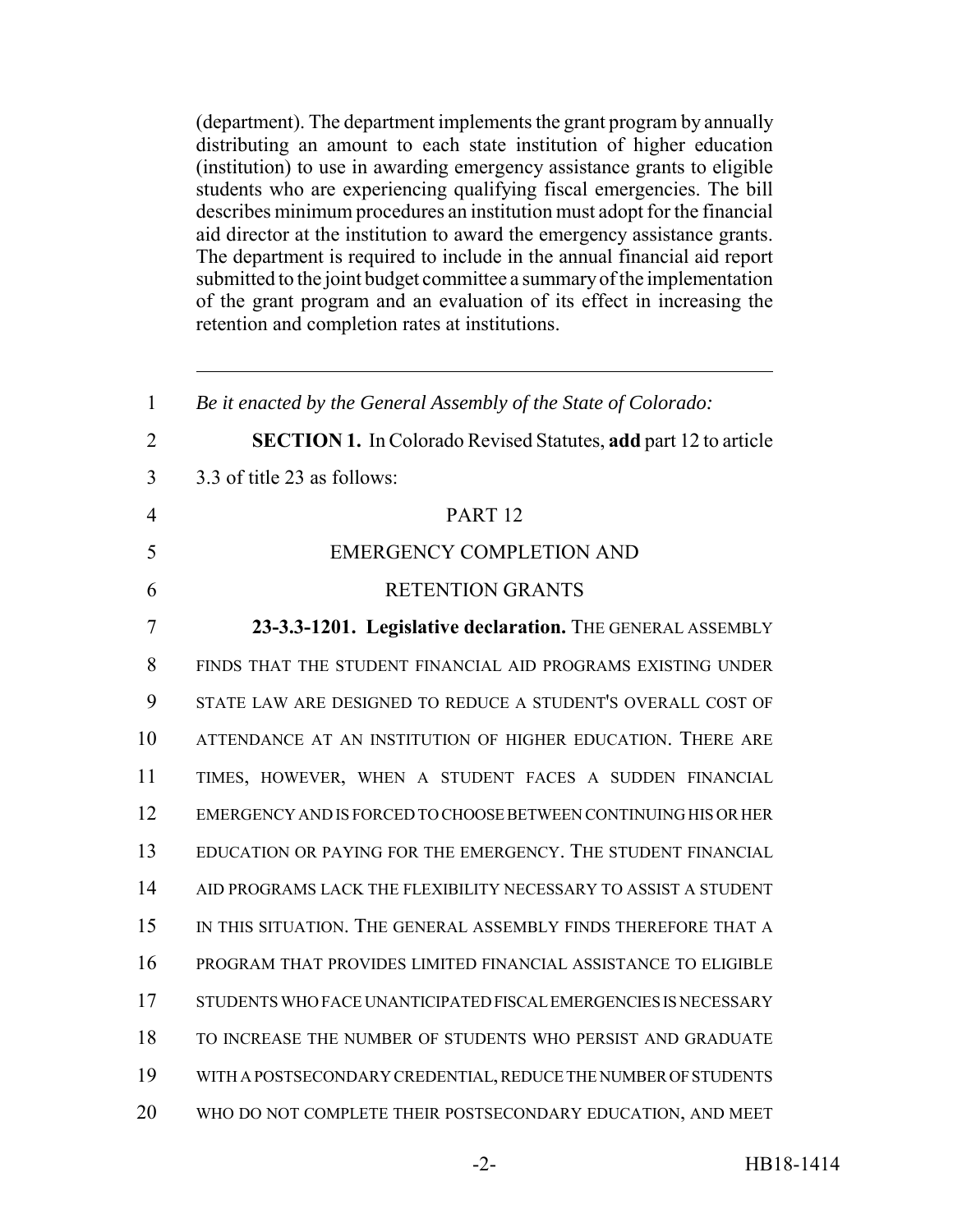THE WORKFORCE NEEDS OF BUSINESS AND INDUSTRY IN THE STATE.

 **23-3.3-1202. Definitions.** AS USED IN THIS PART 12, UNLESS THE CONTEXT OTHERWISE REQUIRES:

 (1) "DEPARTMENT" MEANS THE DEPARTMENT OF HIGHER EDUCATION CREATED AND EXISTING PURSUANT TO SECTION 24-1-114.

 (2) "ELIGIBLE COURSE OF STUDY" MEANS CREDIT HOURS TAKEN TO COMPLETE A CAREER AND TECHNICAL EDUCATION CERTIFICATE, AN ASSOCIATE DEGREE, OR A BACCALAUREATE DEGREE.

(3) "ELIGIBLE STUDENT" MEANS A STUDENT WHO:

 (a) QUALIFIES FOR IN-STATE TUITION AS PROVIDED IN THIS TITLE 23;

 (b) IS ENROLLED IN A STATE HIGHER EDUCATION INSTITUTION TO OBTAIN HIS OR HER FIRST POSTSECONDARY CREDENTIAL IN AN ELIGIBLE 14 COURSE OF STUDY;

 (c) MEETS THE ELIGIBILITY CRITERIA SPECIFIED IN THE STATE STUDENT FINANCIAL AID GUIDELINES; AND

 (d) HAS COMPLETED MORE THAN SIXTY PERCENT OF THE COURSE CREDITS REQUIRED IN THE ELIGIBLE COURSE OF STUDY AND IS EXPECTED TO GRADUATE IN THE NEXT SEMESTER OR SCHOOL YEAR FOLLOWING THE DATE ON WHICH HE OR SHE APPLIES FOR EMERGENCY ASSISTANCE.

21 (4) "FINANCIAL AID DIRECTOR" MEANS THE FINANCIAL AID DIRECTOR FOR A STATE HIGHER EDUCATION INSTITUTION, OR HIS OR HER DESIGNEE.

 (5) "GRANT PROGRAM" MEANS THE EMERGENCY COMPLETION AND RETENTION GRANT PROGRAM CREATED IN SECTION 23-3.3-1203.

 (6) "QUALIFYING FINANCIAL EMERGENCY" MEANS AN UNEXPECTED EVENT THAT CAUSES AN ELIGIBLE STUDENT TO INCUR A LEVEL OF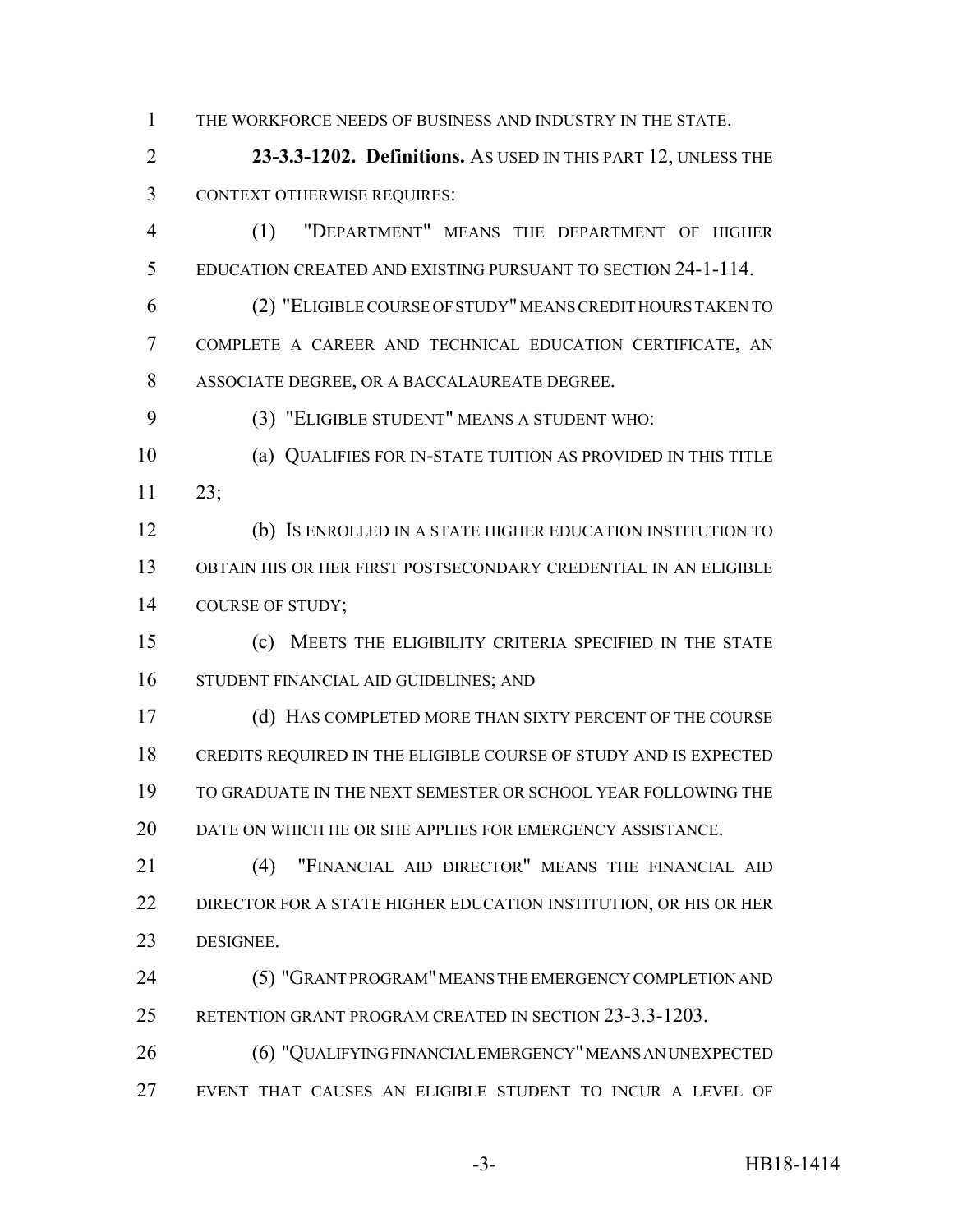UNPLANNED COST THAT MAY REQUIRE THE ELIGIBLE STUDENT TO WITHDRAW FROM POSTSECONDARY EDUCATION.A QUALIFYING FINANCIAL EMERGENCY MAY INCLUDE, BUT NEED NOT BE LIMITED TO:

(a) INCURRING COSTS FOR VEHICLE REPAIR;

 (b) BEING UNABLE TO PAY RENT OR PURCHASE FOOD AS A RESULT OF UNEXPECTED, EXIGENT CIRCUMSTANCES, AS DETERMINED BY THE FINANCIAL AID DIRECTOR;

8 (c) INCURRING COSTS AS A RESULT OF A MEDICAL EMERGENCY;

 (d) INCURRING TRAVEL OR OTHER COSTS AS A RESULT OF A FAMILY EMERGENCY;

 (e) INCURRING OTHER NECESSARY COSTS THAT ARE NOT PREDICTABLE EDUCATIONAL EXPENSES, AS DETERMINED BY THE FINANCIAL AID DIRECTOR; AND

 (f) OTHER SITUATIONS AS MAY BE IDENTIFIED BY THE STATE HIGHER EDUCATION INSTITUTION.

 (7) "STATE HIGHER EDUCATION INSTITUTION" MEANS A STATE 17 INSTITUTION OF HIGHER EDUCATION AS DEFINED IN SECTION 23-18-102, A LOCAL DISTRICT COLLEGE OPERATING PURSUANT TO ARTICLE 71 OF THIS TITLE 23, OR AN AREA TECHNICAL COLLEGE AS DEFINED IN SECTION 23-60-103.

 **23-3.3-1203. Emergency completion and retention grant program - created.** (1) THERE IS CREATED IN THE DEPARTMENT OF HIGHER EDUCATION THE EMERGENCY COMPLETION AND RETENTION GRANT PROGRAM TO PROVIDE MONEY TO STATE HIGHER EDUCATION INSTITUTIONS TO USE IN ASSISTING ELIGIBLE STUDENTS WHO EXPERIENCE A QUALIFYING FINANCIAL EMERGENCY.THE DEPARTMENT SHALL ADMINISTER THE GRANT PROGRAM BY: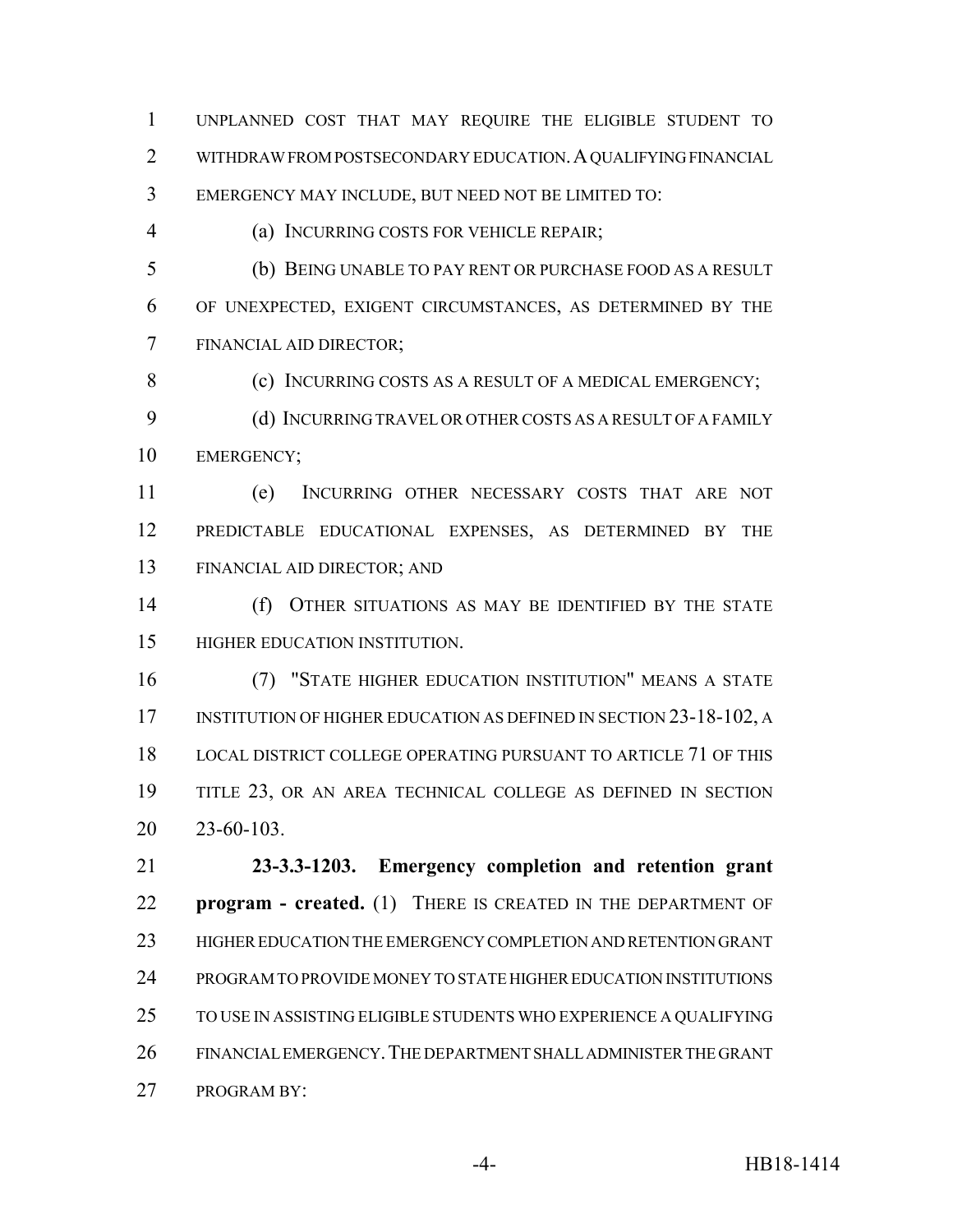(a) SUBJECT TO ANNUAL APPROPRIATIONS, ANNUALLY DISTRIBUTING MONEY TO THE STATE HIGHER EDUCATION INSTITUTIONS TO USE FOR EMERGENCY ASSISTANCE GRANTS AWARDED TO STUDENTS PURSUANT TO SECTION 23-3.3-1204 TO ADDRESS QUALIFYING FINANCIAL EMERGENCIES;

 (b) ADOPTING GUIDELINES FOR USE BY THE FINANCIAL AID DIRECTORS AT THE STATE HIGHER EDUCATION INSTITUTIONS IN PROVIDING EMERGENCY ASSISTANCE GRANTS TO STUDENTS, INCLUDING STUDENT ELIGIBILITY CRITERIA;

 (c) ESTABLISHING THE REPORTING CRITERIA FOR THE STATE HIGHER EDUCATION INSTITUTIONS TO ENABLE THE DEPARTMENT TO MEASURE THE SUCCESS OF THE GRANT PROGRAM IN RAISING THE PERSISTENCE AND GRADUATION RATES AT THE STATE HIGHER EDUCATION INSTITUTIONS;

 (d) ACTING AS A CLEARINGHOUSE FOR INFORMATION CONCERNING THE GRANT PROGRAM, INCLUDING ELIGIBILITY CRITERIA AND EXAMPLES OF MATERIALS THAT STATE HIGHER EDUCATION INSTITUTIONS MAY USE IN PUBLICIZING TO STUDENTS THE AVAILABILITY OF EMERGENCY ASSISTANCE GRANTS; AND

 (e) INCLUDING IN THE INFORMATION ANNUALLY SUBMITTED TO THE JOINT BUDGET COMMITTEE PURSUANT TO SECTION 23-3.3-102 (7) THE AMOUNT ANNUALLY DISTRIBUTED TO EACH STATE HIGHER EDUCATION INSTITUTION THROUGH THE GRANT PROGRAM, THE AMOUNTS DISTRIBUTED IN EMERGENCY ASSISTANCE GRANTS BY EACH STATE HIGHER EDUCATION INSTITUTION, THE NUMBER OF STUDENTS AND TYPES OF EMERGENCIES FOR WHICH GRANTS WERE PROVIDED, AND AN EVALUATION OF WHETHER THE GRANT PROGRAM IS CONTRIBUTING TO AN INCREASE IN THE COMPLETION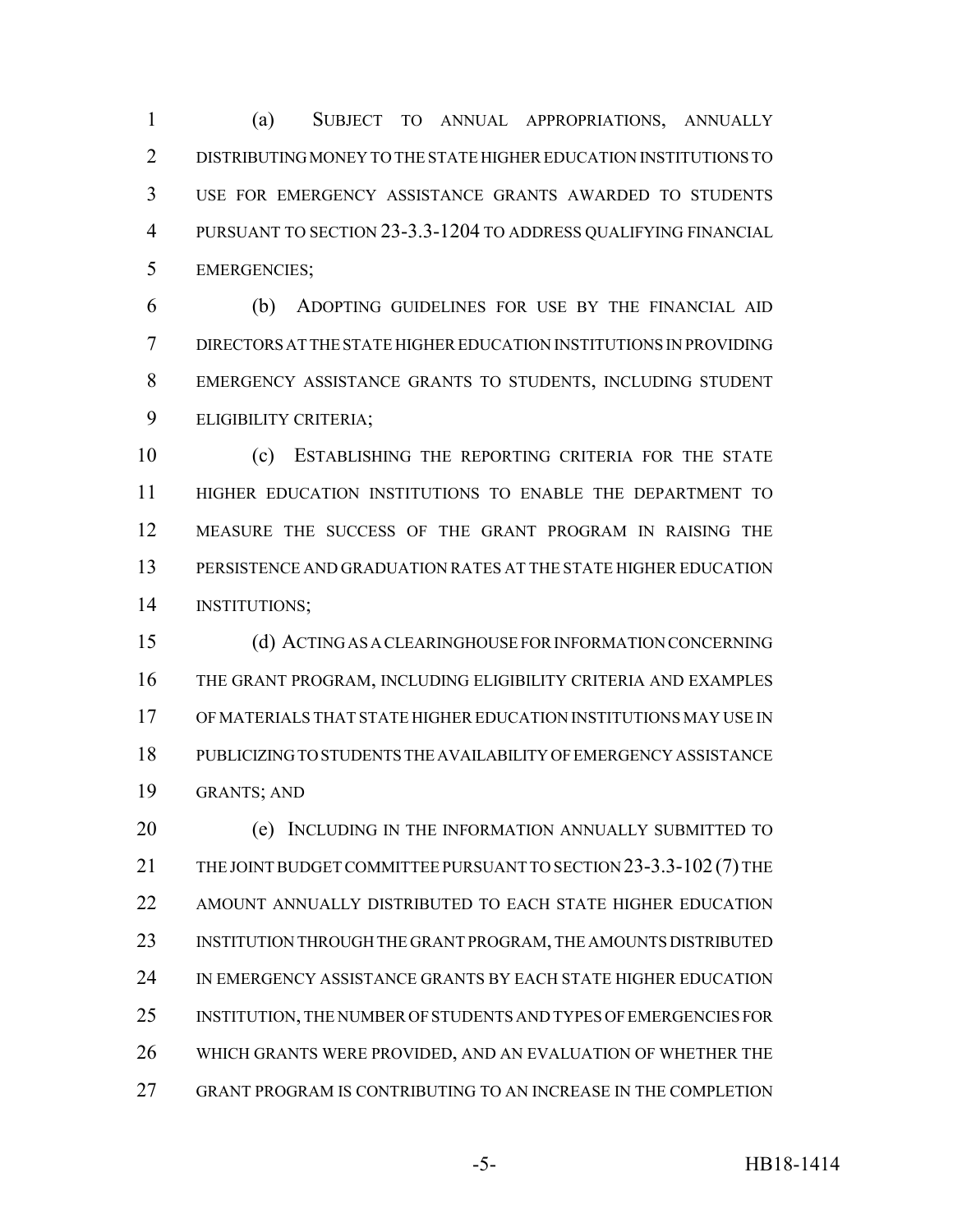AND RETENTION RATES AT THE STATE INSTITUTIONS OF HIGHER EDUCATION, TO THE EXTENT SUFFICIENT INFORMATION IS AVAILABLE. AFTER THE GRANT PROGRAM HAS OPERATED FOR THREE FISCAL YEARS, THE ANNUAL REPORT MUST ALSO INCLUDE THE RETURN ON INVESTMENT FOR THE PROGRAM AS CALCULATED BY THE DEPARTMENT.

 **23-3.3-1204. State higher education institutions - student emergency assistance grants.** (1) EACH STATE HIGHER EDUCATION INSTITUTION SHALL DEVELOP A PROCESS BASED ON GUIDELINES BY WHICH AN ELIGIBLE STUDENT MAY APPLY FOR AND RECEIVE A STUDENT EMERGENCY ASSISTANCE GRANT.

 (2) IN AWARDING EMERGENCY ASSISTANCE GRANTS, THE STATE HIGHER EDUCATION INSTITUTION SHALL PRIORITIZE ELIGIBLE STUDENTS WHO ARE LOW-INCOME, ELIGIBLE STUDENTS WHO ARE IN THE FIRST GENERATION OF THEIR FAMILY TO ENROLL IN POSTSECONDARY EDUCATION, AND ELIGIBLE STUDENTS WHO LACK OTHER IDENTIFIABLE FINANCIAL RESOURCES TO SUPPORT THEIR POSTSECONDARY EDUCATION.

 (3) THE FINANCIAL AID DIRECTOR SHALL DETERMINE THE AMOUNT OF EACH EMERGENCY ASSISTANCE GRANT BASED ON THE ELIGIBLE STUDENT'S LEVEL OF FINANCIAL NEED. AN ELIGIBLE STUDENT SHALL NOT RECEIVE MORE THAN A TOTAL OF ONE THOUSAND FIVE HUNDRED DOLLARS IN EMERGENCY ASSISTANCE GRANTS WHILE ENROLLED AT A SINGLE STATE **HIGHER EDUCATION INSTITUTION.** 

 (4) IN DISBURSING EMERGENCY ASSISTANCE, THE FINANCIAL AID DIRECTOR SHALL DETERMINE THE MOST EFFICIENT MANNER IN WHICH TO ADDRESS THE ELIGIBLE STUDENT'S QUALIFYING FINANCIAL EMERGENCY, WHICH, WHERE APPROPRIATE, MAY INCLUDE PAYING A VENDOR DIRECTLY 27 FOR THE ELIGIBLE STUDENT'S EXPENSES.